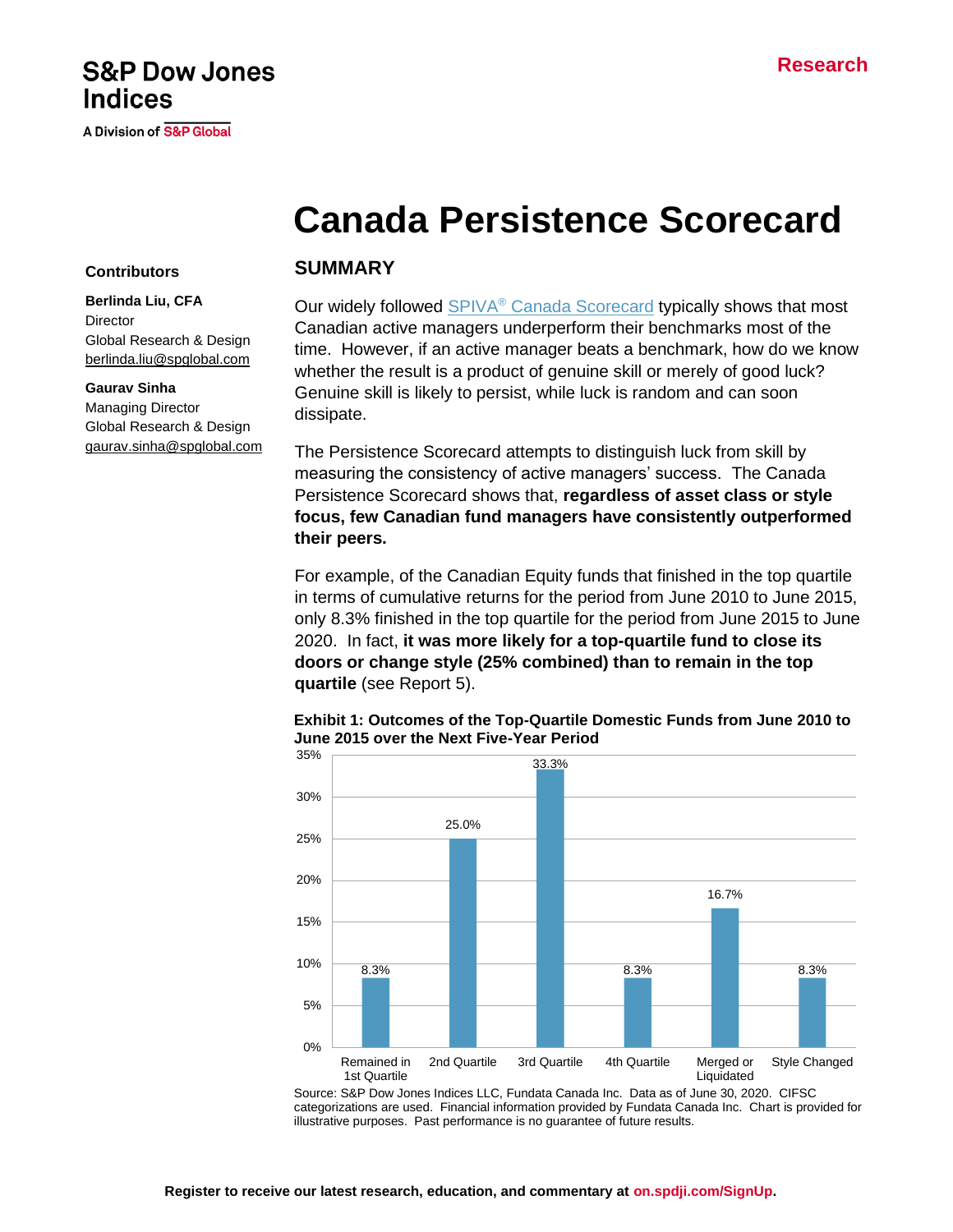Even when using a less-restrictive metric for success, just 37.5% of Canadian Equity funds in the top half of the distribution for the period from June 2010 to June 2015 managed to repeat their top-half performance over the next five years (see Report 6).

This was hardly an outlier for any category or time period. Three-year transition matrices showed that in only one category (Global Equity) did more than 50% of funds repeat their top-half performance from the June 2014 to June 2017 period in the subsequent three years (see Report 4).

When looking at annual consistency, **in five out of the seven categories tracked, none of the funds in their category's top quartile in June 2016 maintained that status annually through June 2020**. Over shorter time periods, no International Equity or U.S. Equity fund even managed to retain their topquartile status for the next two years (see Report 2).

Some statistically minded readers might find support for the notion that fund performance is not randomly distributed. For example, the odds that a fund could remain in the top quartile for *n* consecutive years might be calculated as  $(25%)<sup>n</sup> = 25%, 6.25%, 1.56%,$  and 0.39% for one, two, three, and four years, respectively. While the persistence numbers in Reports 1 and 2 did intermittently top these thresholds, they remained quite low on an absolute basis. As such, while the Persistence Scorecard has not proven that fund performance is completely random, from a practical or decisionmaking perspective, it has reinforced the notion that choosing between active funds on the basis of previous outperformance can be a misguided strategy.

Unsurprisingly, **the one pattern that did hold across categories was the tendency of the poorest funds to close**. Calculating across all categories, there were 458 funds tracked over the period from June 2010 to June 2015. Observing their fates **through June 2020, while just 8.6% of top-quartile funds ended up closing, 40.5% of funds in the bottom quartile did so.** Seemingly coming in for the most opprobrium from their investors, 76.2% of bottom-quartile Canadian Focused Equity funds disappeared (see Report 5).

Style changes did not appear to be correlated with fund performance. Top, middle, and bottom performers within a category all generally had similar chances of style drift over the three- or five-year periods. Over the five-year period, Canadian Dividend & Income Equity funds had the highest percentage of style change (8.5%), with International Equity funds leading the way over the three-year period (5.4%) (see Reports 5 and 3).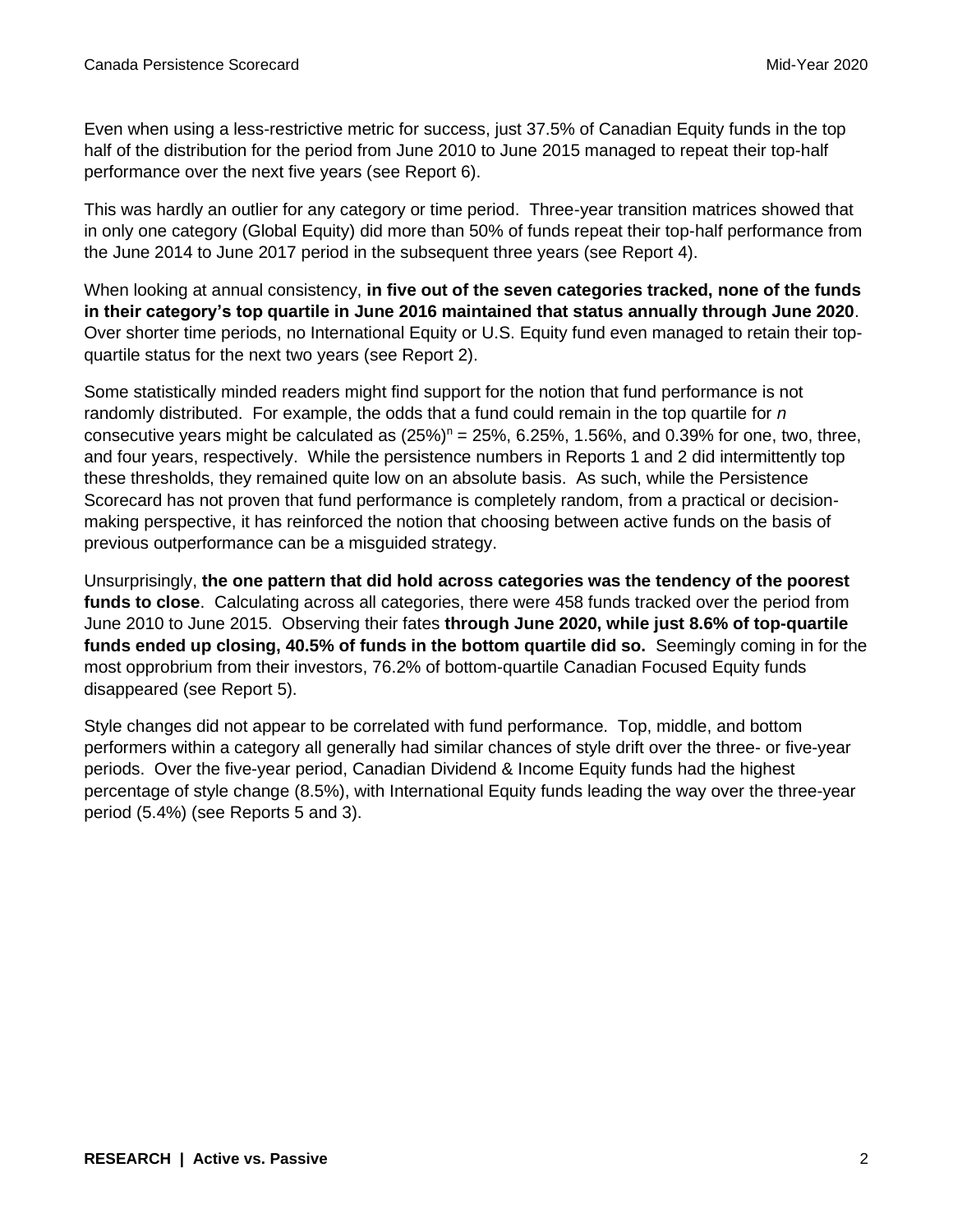### **ABOUT THE PERSISTENCE SCORECARD**

The phrase "past performance is no guarantee of future results" (or some variation thereof) can be found in the fine print of most mutual fund literature. Yet many investors and advisors consider past performance and related metrics to be important factors in fund selection. So does past performance really matter?

To answer this question, the semiannual S&P Persistence Scorecard tracks the degree to which historical relative performance is predictive of future relative performance. As in our widely followed SPIVA Scorecards, Fundata Canada serves as our underlying data source. This scorecard highlights performance persistence over three and five consecutive 12-month periods and two non-overlapping three- and five-year periods.

Key features of the S&P Persistence Scorecard include:

- **Historical rankings without survivorship bias**: For anyone making an investment decision, all funds available at the time of that decision are part of the initial opportunity set. Ignoring funds that liquidate or merge during a period of study biases measurements of persistence. Using the Fundata Canada database, the S&P Persistence Scorecard ranks all funds available at each point in time and tracks the top-quartile and top-half performers throughout the time period.
- **Clean universe**: The mutual fund universe used in these reports comprises actively managed Canadian equity funds. Index funds, sector funds, and index-based dynamic (bull or bear) funds are excluded from the sample. To avoid double counting multiple share classes, only the share class with the highest previous period return of each fund is used.
- **Transition matrices**: Transition matrices show the movements between quartiles and halves over non-overlapping three- and five-year periods. They also track the percentage of funds that have merged or liquidated. In addition, we monitor movements across capitalization levels. This helps us capture, for example, the conversion of some large-cap funds to mid- and small-cap funds.
- **Tracking reports of top performers**: The tracking reports show the percentages of funds that remain in the top-quartile or top-half rankings over consecutive three- and five-year periods.

S&P Dow Jones Indices chooses funds that have, at any point in the previous 120 months, been classified in at least one of the following seven Canadian Investment Funds Standards Committee  $(CIFSC)^1$  categories.

- Canadian Equity
- Canadian Small-/Mid-Cap Equity
- Canadian Dividend & Income Equity
- U.S. Equity
- International Equity
- Global Equity
- Canadian Focused Equity

<sup>1</sup> Refer t[o www.cifsc.org](http://www.cifsc.org/) for additional information regarding CIFSC and its categories.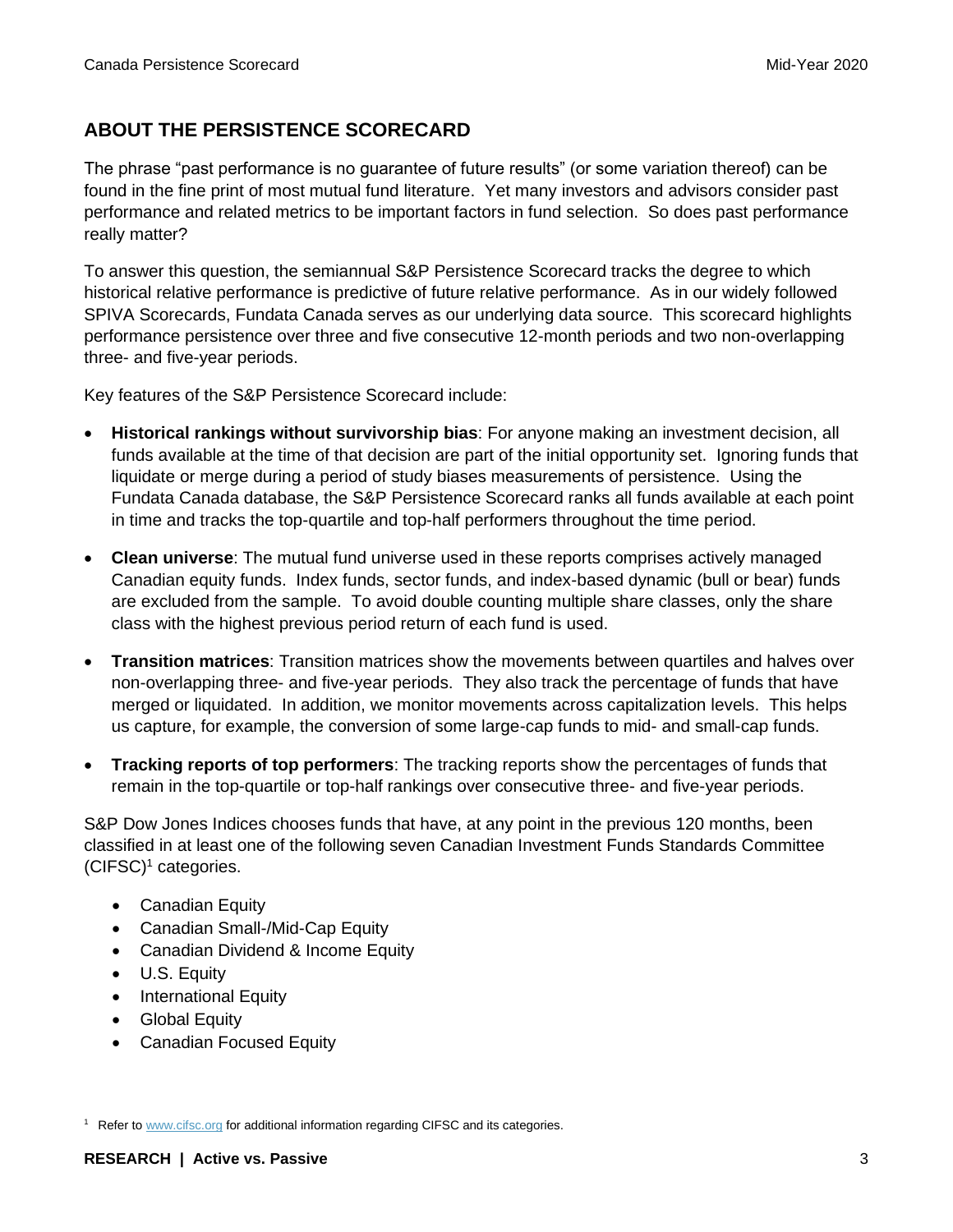The categories reviewed in this report represent the major areas of interest for Canadian market participants. As a result of the foreign content limit removal in 2005, an increasing number of Canadian market participants started redeploying funds outside of Canada to gain international equity exposure. Funds in the Canadian Focused Equity category include non-Canadian equity exposure.

## **REPORTS**

| Report 1: Performance Persistence of Domestic Equity Funds over Three Consecutive 12-Month Periods |                      |                                      |                  |  |  |  |  |  |
|----------------------------------------------------------------------------------------------------|----------------------|--------------------------------------|------------------|--|--|--|--|--|
| <b>FUND CATEGORY</b>                                                                               | <b>FUND COUNT AT</b> | PERCENTAGE REMAINING IN TOP QUARTILE |                  |  |  |  |  |  |
|                                                                                                    | START (JUNE 2018)    | <b>JUNE 2019</b>                     | <b>JUNE 2020</b> |  |  |  |  |  |
| <b>TOP QUARTILE</b>                                                                                |                      |                                      |                  |  |  |  |  |  |
| Canadian Dividend & Income Equity                                                                  | 12                   | 16.67                                | 0.00             |  |  |  |  |  |
| Canadian Equity                                                                                    | 13                   | 23.08                                | 15.38            |  |  |  |  |  |
| Canadian Focused Equity                                                                            | 20                   | 45.00                                | 30.00            |  |  |  |  |  |
| Canadian Small-/Mid-Cap Equity                                                                     | 8                    | 25.00                                | 12.50            |  |  |  |  |  |
| <b>Global Equity</b>                                                                               | 36                   | 47.22                                | 44.44            |  |  |  |  |  |
| <b>International Equity</b>                                                                        | 13                   | 23.08                                | 15.38            |  |  |  |  |  |
| U.S. Equity                                                                                        | 26                   | 38.46                                | 34.62            |  |  |  |  |  |
| <b>FUND CATEGORY</b>                                                                               | <b>FUND COUNT AT</b> | PERCENTAGE REMAINING IN TOP HALF     |                  |  |  |  |  |  |
|                                                                                                    | START (JUNE 2018)    | <b>JUNE 2019</b>                     | <b>JUNE 2020</b> |  |  |  |  |  |
| <b>TOP HALF</b>                                                                                    |                      |                                      |                  |  |  |  |  |  |
| Canadian Dividend & Income Equity                                                                  | 23                   | 39.13                                | 26.09            |  |  |  |  |  |
| Canadian Equity                                                                                    | 25                   | 40.00                                | 32.00            |  |  |  |  |  |
| <b>Canadian Focused Equity</b>                                                                     | 36                   | 36.11                                | 27.78            |  |  |  |  |  |
| Canadian Small-/Mid-Cap Equity                                                                     | 16                   | 56.25                                | 25.00            |  |  |  |  |  |
| <b>Global Equity</b>                                                                               | 72                   | 47.22                                | 38.89            |  |  |  |  |  |
| <b>International Equity</b>                                                                        | 26                   | 42.31                                | 30.77            |  |  |  |  |  |
| U.S. Equity                                                                                        | 52                   | 59.62                                | 50.00            |  |  |  |  |  |

Source: S&P Dow Jones Indices LLC, Fundata Canada Inc. Data as of June 30, 2020. CIFSC categorizations are used. Financial

information provided by Fundata Canada Inc. Table is provided for illustrative purposes. Past performance is no guarantee of future results.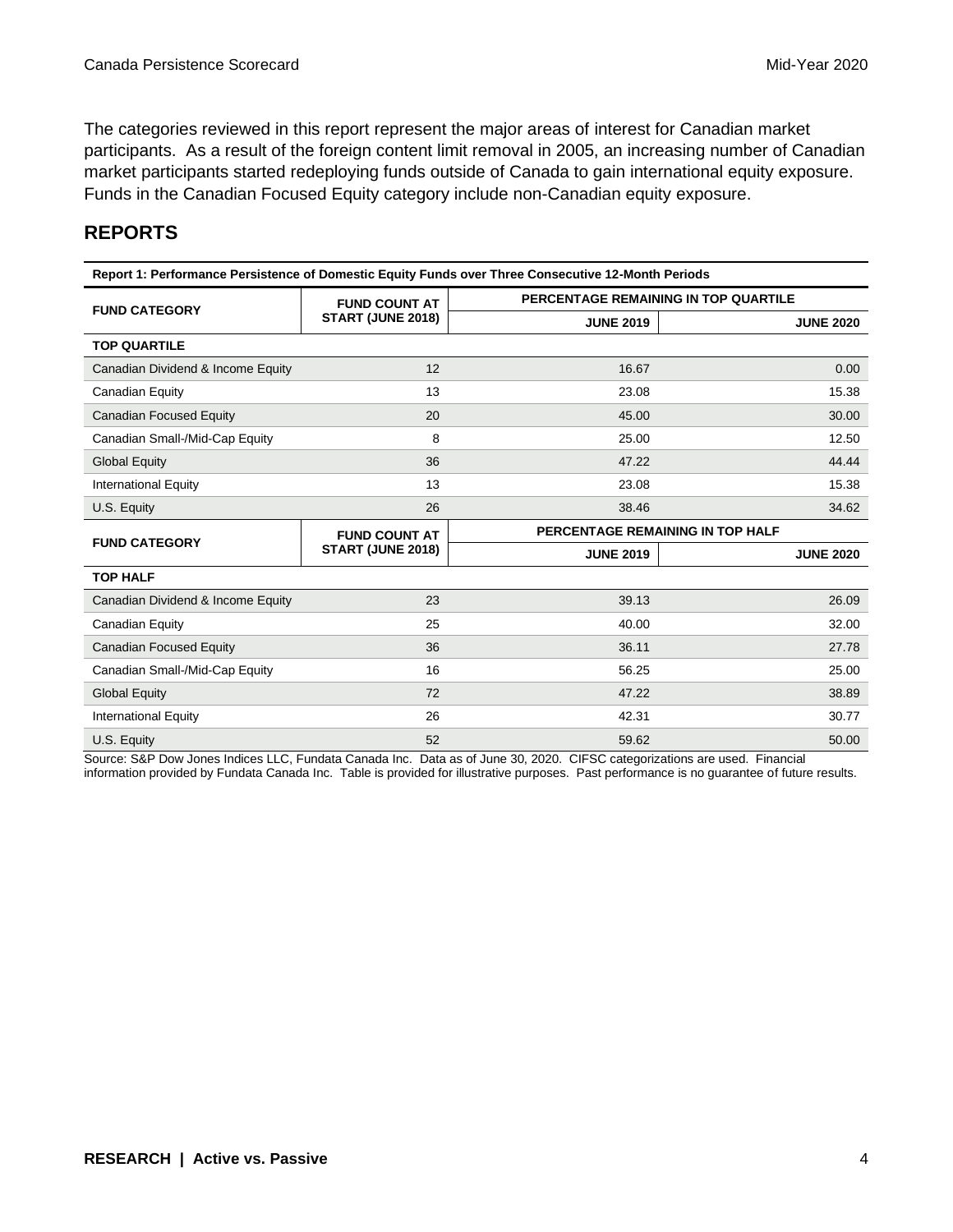| Report 2: Performance Persistence of Domestic Equity Funds over Five Consecutive 12-Month Periods |                      |                                      |                  |                  |                  |  |
|---------------------------------------------------------------------------------------------------|----------------------|--------------------------------------|------------------|------------------|------------------|--|
| <b>FUND CATEGORY</b>                                                                              | <b>FUND COUNT AT</b> | PERCENTAGE REMAINING IN TOP QUARTILE |                  |                  |                  |  |
|                                                                                                   | START (JUNE 2016)    | <b>JUNE 2017</b>                     | <b>JUNE 2018</b> | <b>JUNE 2019</b> | <b>JUNE 2020</b> |  |
| <b>TOP QUARTILE</b>                                                                               |                      |                                      |                  |                  |                  |  |
| Canadian Dividend & Income Equity                                                                 | 12                   | 50.00                                | 8.33             | 0.00             | 0.00             |  |
| Canadian Equity                                                                                   | 16                   | 37.50                                | 12.50            | 0.00             | 0.00             |  |
| Canadian Focused Equity                                                                           | 23                   | 21.74                                | 4.35             | 4.35             | 0.00             |  |
| Canadian Small-/Mid-Cap Equity                                                                    | 9                    | 55.56                                | 22.22            | 22.22            | 11.11            |  |
| <b>Global Equity</b>                                                                              | 39                   | 10.26                                | 10.26            | 10.26            | 10.26            |  |
| <b>International Equity</b>                                                                       | 15                   | 6.67                                 | 0.00             | 0.00             | 0.00             |  |
| U.S. Equity                                                                                       | 27                   | 7.41                                 | 0.00             | 0.00             | 0.00             |  |
| <b>FUND CATEGORY</b>                                                                              | <b>FUND COUNT AT</b> | PERCENTAGE REMAINING IN TOP HALF     |                  |                  |                  |  |
|                                                                                                   | START (JUNE 2016)    | <b>JUNE 2017</b>                     | <b>JUNE 2018</b> | <b>JUNE 2019</b> | <b>JUNE 2020</b> |  |
| <b>TOP HALF</b>                                                                                   |                      |                                      |                  |                  |                  |  |
| Canadian Dividend & Income Equity                                                                 | 24                   | 66.67                                | 41.67            | 16.67            | 16.67            |  |
| Canadian Equity                                                                                   | 32                   | 40.63                                | 18.75            | 9.38             | 6.25             |  |
| <b>Canadian Focused Equity</b>                                                                    | 44                   | 43.18                                | 25.00            | 18.18            | 15.91            |  |
| Canadian Small-/Mid-Cap Equity                                                                    | 16                   | 56.25                                | 31.25            | 18.75            | 6.25             |  |
| <b>Global Equity</b>                                                                              | 78                   | 28.21                                | 17.95            | 12.82            | 12.82            |  |
| <b>International Equity</b>                                                                       | 29                   | 20.69                                | 6.90             | 0.00             | 0.00             |  |
| U.S. Equity                                                                                       | 53                   | 41.51                                | 28.30            | 16.98            | 15.09            |  |

Source: S&P Dow Jones Indices LLC, Fundata Canada Inc. Data as of June 30, 2020. CIFSC categorizations are used. Financial information provided by Fundata Canada Inc. Table is provided for illustrative purposes. Past performance is no guarantee of future results.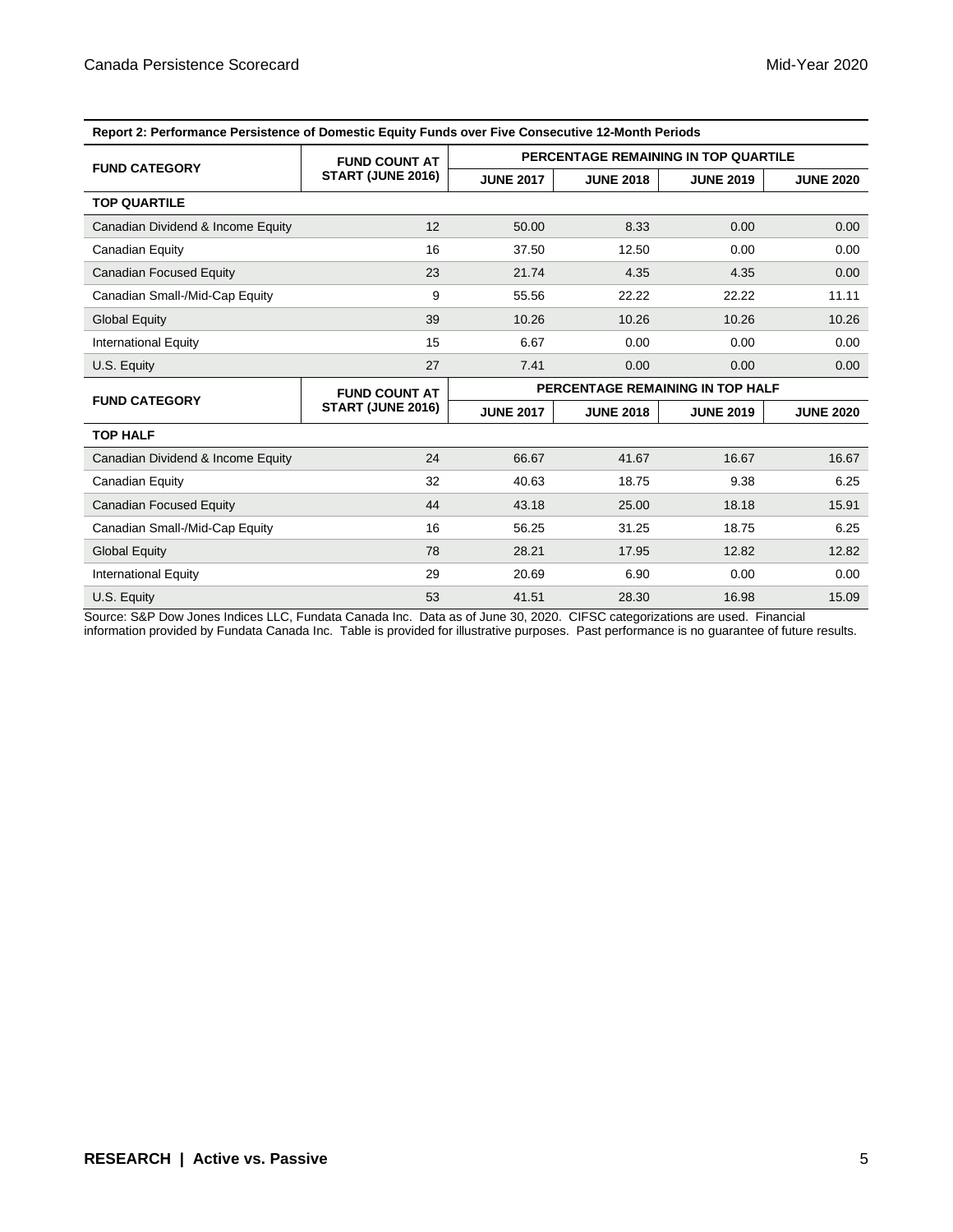| Report 3: Three-Year Transition Matrix - Performance over Two Non-Overlapping Three-Year Periods (Based on Quartile) |                                              |                                           |                               |                                  |                               |                                               |                                          |  |
|----------------------------------------------------------------------------------------------------------------------|----------------------------------------------|-------------------------------------------|-------------------------------|----------------------------------|-------------------------------|-----------------------------------------------|------------------------------------------|--|
|                                                                                                                      | <b>FUND COUNT AT</b><br>START (JUNE 2017)    | THREE-YEAR PERCENTAGES AT END (JUNE 2020) |                               |                                  |                               |                                               |                                          |  |
| <b>QUARTILE</b>                                                                                                      |                                              | 1ST<br><b>QUARTILE</b><br>(%)             | 2ND<br><b>QUARTILE</b><br>(%) | 3RD<br><b>QUARTILE</b><br>$(\%)$ | 4TH<br><b>QUARTILE</b><br>(%) | <b>MERGED/</b><br><b>LIQUIDATED</b><br>$(\%)$ | <b>STYLE</b><br><b>CHANGED</b><br>$(\%)$ |  |
|                                                                                                                      | <b>CANADIAN DIVIDEND &amp; INCOME EQUITY</b> |                                           |                               |                                  |                               |                                               |                                          |  |
| 1st Quartile                                                                                                         | 12                                           | 41.67                                     | 8.33                          | 25.00                            | 8.33                          | 0.00                                          | 16.67                                    |  |
| 2nd Quartile                                                                                                         | 11                                           | 0.00                                      | 36.36                         | 27.27                            | 18.18                         | 18.18                                         | 0.00                                     |  |
| 3rd Quartile                                                                                                         | 12                                           | 16.67                                     | 25.00                         | 8.33                             | 33.33                         | 16.67                                         | 0.00                                     |  |
| 4th Quartile                                                                                                         | 12                                           | 8.33                                      | 8.33                          | 16.67                            | 25.00                         | 41.67                                         | 0.00                                     |  |
| <b>CANADIAN EQUITY</b>                                                                                               |                                              |                                           |                               |                                  |                               |                                               |                                          |  |
| 1st Quartile                                                                                                         | 15                                           | 26.67                                     | 26.67                         | 20.00                            | 6.67                          | 13.33                                         | 6.67                                     |  |
| 2nd Quartile                                                                                                         | 15                                           | 6.67                                      | 33.33                         | 33.33                            | 6.67                          | 20.00                                         | 0.00                                     |  |
| 3rd Quartile                                                                                                         | 15                                           | 6.67                                      | 6.67                          | 0.00                             | 26.67                         | 53.33                                         | 6.67                                     |  |
| 4th Quartile                                                                                                         | 15                                           | 13.33                                     | 0.00                          | 13.33                            | 33.33                         | 40.00                                         | 0.00                                     |  |
|                                                                                                                      | <b>CANADIAN FOCUSED EQUITY</b>               |                                           |                               |                                  |                               |                                               |                                          |  |
| 1st Quartile                                                                                                         | 22                                           | 31.82                                     | 13.64                         | 22.73                            | 9.09                          | 18.18                                         | 4.55                                     |  |
| 2nd Quartile                                                                                                         | 22                                           | 9.09                                      | 9.09                          | 18.18                            | 13.64                         | 50.00                                         | 0.00                                     |  |
| 3rd Quartile                                                                                                         | 22                                           | 22.73                                     | 22.73                         | 4.55                             | 4.55                          | 45.45                                         | 0.00                                     |  |
| 4th Quartile                                                                                                         | 22                                           | 0.00                                      | 13.64                         | 18.18                            | 22.73                         | 36.36                                         | 9.09                                     |  |
|                                                                                                                      | <b>CANADIAN SMALL-/MID-CAP EQUITY</b>        |                                           |                               |                                  |                               |                                               |                                          |  |
| 1st Quartile                                                                                                         | 9                                            | 22.22                                     | 22.22                         | 22.22                            | 22.22                         | 11.11                                         | 0.00                                     |  |
| 2nd Quartile                                                                                                         | 8                                            | 37.50                                     | 12.50                         | 0.00                             | 37.50                         | 12.50                                         | 0.00                                     |  |
| 3rd Quartile                                                                                                         | 8                                            | 25.00                                     | 0.00                          | 50.00                            | 12.50                         | 12.50                                         | 0.00                                     |  |
| 4th Quartile                                                                                                         | 9                                            | 0.00                                      | 33.33                         | 11.11                            | 11.11                         | 44.44                                         | 0.00                                     |  |
| <b>GLOBAL EQUITY</b>                                                                                                 |                                              |                                           |                               |                                  |                               |                                               |                                          |  |
| 1st Quartile                                                                                                         | 34                                           | 61.76                                     | 14.71                         | 11.76                            | 11.76                         | 0.00                                          | 0.00                                     |  |
| 2nd Quartile                                                                                                         | 33                                           | 21.21                                     | 33.33                         | 15.15                            | 21.21                         | 6.06                                          | 3.03                                     |  |
| 3rd Quartile                                                                                                         | 33                                           | 3.03                                      | 18.18                         | 33.33                            | 15.15                         | 30.30                                         | 0.00                                     |  |
| 4th Quartile                                                                                                         | 34                                           | 0.00                                      | 11.76                         | 23.53                            | 35.29                         | 23.53                                         | 5.88                                     |  |
| <b>INTERNATIONAL EQUITY</b>                                                                                          |                                              |                                           |                               |                                  |                               |                                               |                                          |  |
| 1st Quartile                                                                                                         | 14                                           | 28.57                                     | 35.71                         | 21.43                            | $0.00\,$                      | 0.00                                          | 14.29                                    |  |
| 2nd Quartile                                                                                                         | 14                                           | 21.43                                     | 14.29                         | 7.14                             | 28.57                         | 28.57                                         | 0.00                                     |  |
| 3rd Quartile                                                                                                         | 14                                           | 7.14                                      | 14.29                         | 21.43                            | 21.43                         | 35.71                                         | 0.00                                     |  |
| 4th Quartile                                                                                                         | 14                                           | 14.29                                     | 7.14                          | 14.29                            | 21.43                         | 35.71                                         | 7.14                                     |  |
| <b>U.S. EQUITY</b>                                                                                                   |                                              |                                           |                               |                                  |                               |                                               |                                          |  |
| 1st Quartile                                                                                                         | 26                                           | 34.62                                     | 26.92                         | 7.69                             | 15.38                         | 15.38                                         | 0.00                                     |  |
| 2nd Quartile                                                                                                         | 25                                           | 20.00                                     | 12.00                         | 32.00                            | 24.00                         | 8.00                                          | 4.00                                     |  |
| 3rd Quartile                                                                                                         | 25                                           | 24.00                                     | 24.00                         | 12.00                            | 24.00                         | 16.00                                         | 0.00                                     |  |
| 4th Quartile                                                                                                         | 26                                           | 0.00                                      | 15.38                         | 26.92                            | 15.38                         | 42.31                                         | 0.00                                     |  |

Source: S&P Dow Jones Indices LLC, Fundata Canada Inc. Data as of June 30, 2020. CIFSC categorizations are used. Financial information provided by Fundata Canada Inc. Table is provided for illustrative purposes. Past performance is no guarantee of future results.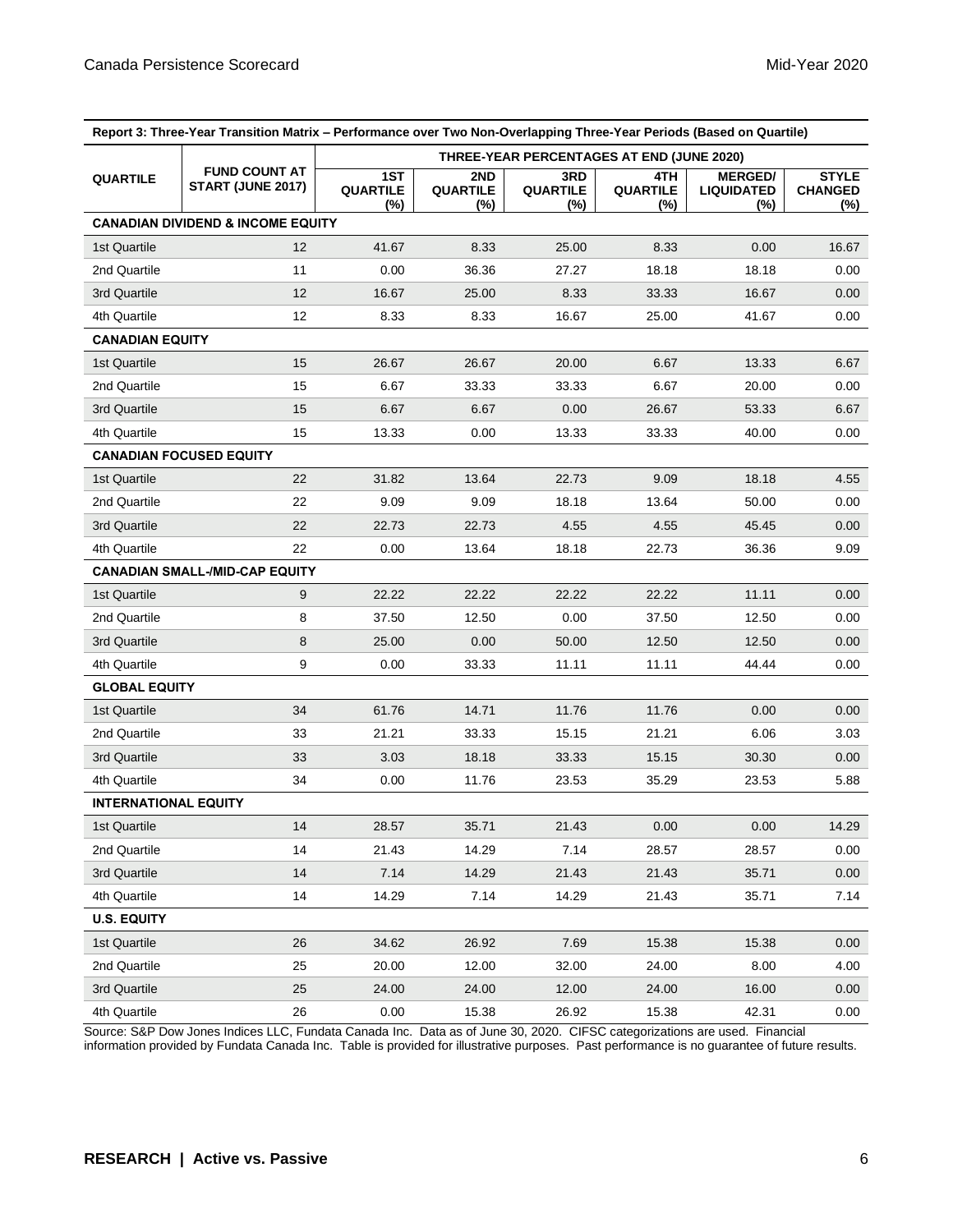| Report 4: Three-Year Transition Matrix – Performance over Two Non-Overlapping Three-Year Periods (Based on Halves) |                                           |                                           |                        |                              |                          |  |  |  |  |
|--------------------------------------------------------------------------------------------------------------------|-------------------------------------------|-------------------------------------------|------------------------|------------------------------|--------------------------|--|--|--|--|
|                                                                                                                    | <b>FUND COUNT AT</b><br>START (JUNE 2017) | THREE-YEAR PERCENTAGES AT END (JUNE 2020) |                        |                              |                          |  |  |  |  |
| <b>HALF</b>                                                                                                        |                                           | TOP HALF (%)                              | <b>BOTTOM HALF (%)</b> | <b>MERGED/LIQUIDATED (%)</b> | <b>STYLE CHANGED (%)</b> |  |  |  |  |
| <b>CANADIAN DIVIDEND &amp; INCOME EQUITY</b>                                                                       |                                           |                                           |                        |                              |                          |  |  |  |  |
| <b>Top Half</b>                                                                                                    | 23                                        | 43.48                                     | 39.13                  | 8.70                         | 8.70                     |  |  |  |  |
| <b>Bottom Half</b>                                                                                                 | 24                                        | 29.17                                     | 41.67                  | 29.17                        | 0.00                     |  |  |  |  |
| <b>CANADIAN EQUITY</b>                                                                                             |                                           |                                           |                        |                              |                          |  |  |  |  |
| Top Half                                                                                                           | 30                                        | 46.67                                     | 33.33                  | 16.67                        | 3.33                     |  |  |  |  |
| <b>Bottom Half</b>                                                                                                 | 30                                        | 13.33                                     | 36.67                  | 46.67                        | 3.33                     |  |  |  |  |
|                                                                                                                    | <b>CANADIAN FOCUSED EQUITY</b>            |                                           |                        |                              |                          |  |  |  |  |
| Top Half                                                                                                           | 44                                        | 31.82                                     | 31.82                  | 34.09                        | 2.27                     |  |  |  |  |
| <b>Bottom Half</b>                                                                                                 | 44                                        | 29.55                                     | 25.00                  | 40.91                        | 4.55                     |  |  |  |  |
|                                                                                                                    | <b>CANADIAN SMALL-/MID-CAP EQUITY</b>     |                                           |                        |                              |                          |  |  |  |  |
| Top Half                                                                                                           | 17                                        | 47.06                                     | 41.18                  | 11.76                        | 0.00                     |  |  |  |  |
| <b>Bottom Half</b>                                                                                                 | 17                                        | 29.41                                     | 41.18                  | 29.41                        | 0.00                     |  |  |  |  |
| <b>GLOBAL EQUITY</b>                                                                                               |                                           |                                           |                        |                              |                          |  |  |  |  |
| <b>Top Half</b>                                                                                                    | 67                                        | 65.                                       | 29.85                  | 2.99                         | 1.49                     |  |  |  |  |
| <b>Bottom Half</b>                                                                                                 | 67                                        | 16.42                                     | 53.73                  | 26.87                        | 2.99                     |  |  |  |  |
|                                                                                                                    | <b>INTERNATIONAL EQUITY</b>               |                                           |                        |                              |                          |  |  |  |  |
| Top Half                                                                                                           | 28                                        | 50.00                                     | 28.57                  | 14.29                        | 7.14                     |  |  |  |  |
| <b>Bottom Half</b>                                                                                                 | 28                                        | 21.43                                     | 39.29                  | 35.71                        | 3.57                     |  |  |  |  |
| <b>U.S. EQUITY</b>                                                                                                 |                                           |                                           |                        |                              |                          |  |  |  |  |
| Top Half                                                                                                           | 51                                        | 47.06                                     | 39.22                  | 11.76                        | 1.96                     |  |  |  |  |
| <b>Bottom Half</b>                                                                                                 | 51                                        | 31.37                                     | 39.22                  | 29.41                        | 0.00                     |  |  |  |  |

**Report 4: Three-Year Transition Matrix – Performance over Two Non-Overlapping Three-Year Periods (Based on Halves)**

Source: S&P Dow Jones Indices LLC, Fundata Canada Inc. Data as of June 30, 2020. CIFSC categorizations are used. Financial information provided by Fundata Canada Inc. Table is provided for illustrative purposes. Past performance is no guarantee of future results.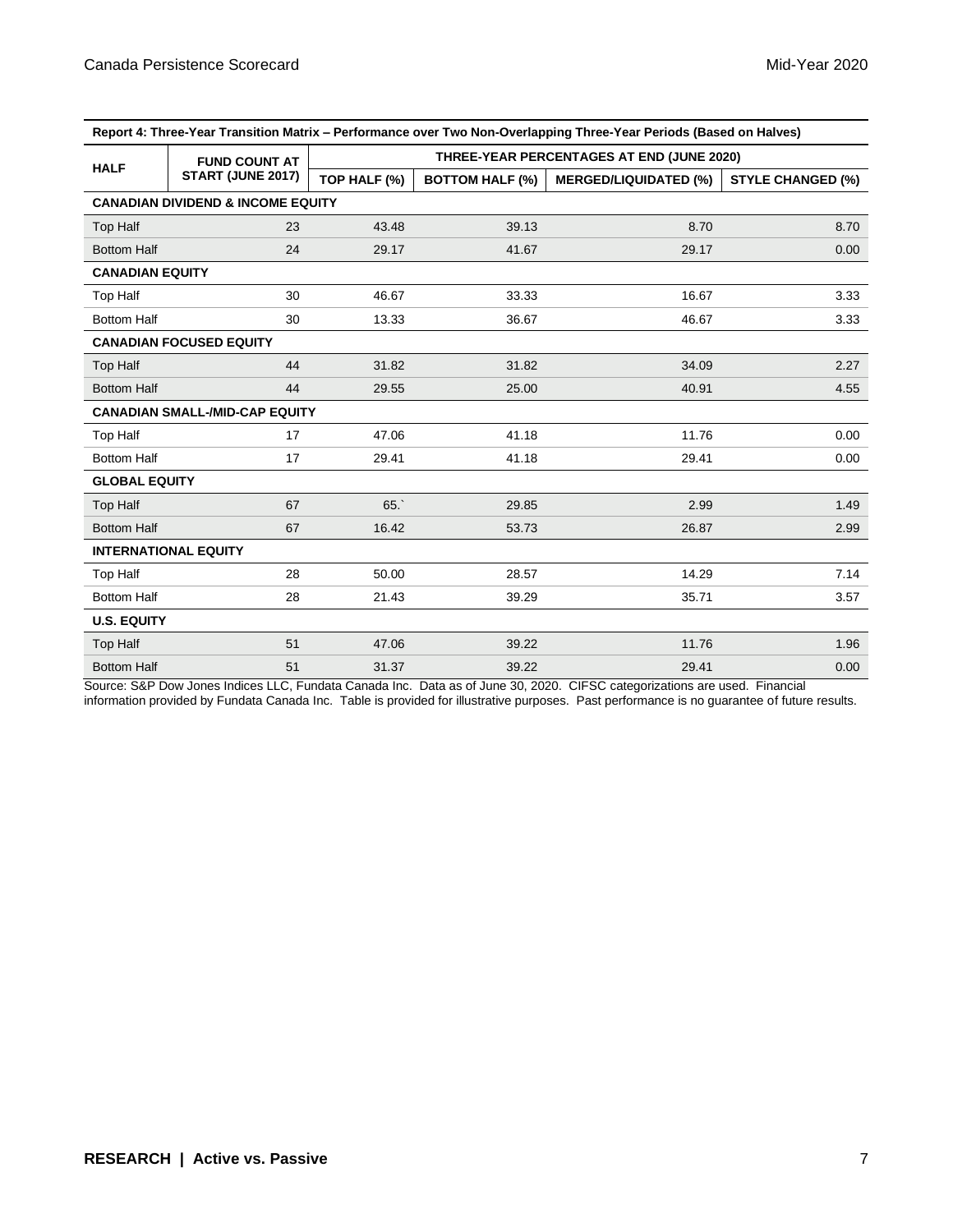| Report 5: Five-Year Transition Matrix – Performance over Two Non-Overlapping Five-Year Periods (Based on Quartile) |                                              |                                                 |                        |                               |                         |                                            |                                       |  |
|--------------------------------------------------------------------------------------------------------------------|----------------------------------------------|-------------------------------------------------|------------------------|-------------------------------|-------------------------|--------------------------------------------|---------------------------------------|--|
|                                                                                                                    | <b>FUND COUNT AT</b><br>START (JUNE 2015)    | <b>FIVE-YEAR PERCENTAGES AT END (JUNE 2020)</b> |                        |                               |                         |                                            |                                       |  |
| <b>QUARTILE</b>                                                                                                    |                                              | 1ST<br><b>QUARTILE</b><br>(%)                   | 2ND<br>QUARTILE<br>(%) | 3RD<br><b>QUARTILE</b><br>(%) | 4TH.<br>QUARTILE<br>(%) | <b>MERGED/</b><br><b>LIQUIDATED</b><br>(%) | <b>STYLE</b><br><b>CHANGED</b><br>(%) |  |
|                                                                                                                    | <b>CANADIAN DIVIDEND &amp; INCOME EQUITY</b> |                                                 |                        |                               |                         |                                            |                                       |  |
| 1st Quartile                                                                                                       | $12 \overline{ }$                            | 25.00                                           | 16.67                  | 25.00                         | 16.67                   | 8.33                                       | 8.33                                  |  |
| 2nd Quartile                                                                                                       | 11                                           | 45.45                                           | 27.27                  | 0.00                          | 0.00                    | 18.18                                      | 9.09                                  |  |
| 3rd Quartile                                                                                                       | 12                                           | 0.00                                            | 25.00                  | 16.67                         | 16.67                   | 33.33                                      | 8.33                                  |  |
| 4th Quartile                                                                                                       | 12                                           | 8.33                                            | 8.33                   | 33.33                         | 25.00                   | 16.67                                      | 8.33                                  |  |
| <b>CANADIAN EQUITY</b>                                                                                             |                                              |                                                 |                        |                               |                         |                                            |                                       |  |
| 1st Quartile                                                                                                       | 12                                           | 8.33                                            | 25.00                  | 33.33                         | 8.33                    | 16.67                                      | 8.33                                  |  |
| 2nd Quartile                                                                                                       | 12                                           | 25.00                                           | 16.67                  | 16.67                         | 25.00                   | 16.67                                      | 0.00                                  |  |
| 3rd Quartile                                                                                                       | 12                                           | 16.67                                           | 16.67                  | 8.33                          | 8.33                    | 50.00                                      | 0.00                                  |  |
| 4th Quartile                                                                                                       | 12                                           | 0.00                                            | 8.33                   | 16.67                         | 33.33                   | 25.00                                      | 16.67                                 |  |
|                                                                                                                    | <b>CANADIAN FOCUSED EQUITY</b>               |                                                 |                        |                               |                         |                                            |                                       |  |
| 1st Quartile                                                                                                       | 21                                           | 28.57                                           | 9.52                   | 19.05                         | 19.05                   | 19.05                                      | 4.76                                  |  |
| 2nd Quartile                                                                                                       | 20                                           | 15.00                                           | 15.00                  | 10.00                         | 15.00                   | 35.00                                      | 10.00                                 |  |
| 3rd Quartile                                                                                                       | 21                                           | 9.52                                            | 23.81                  | 4.76                          | 9.52                    | 52.38                                      | 0.00                                  |  |
| 4th Quartile                                                                                                       | 21                                           | 0.00                                            | 0.00                   | 19.05                         | 4.76                    | 76.19                                      | 0.00                                  |  |
|                                                                                                                    | <b>CANADIAN SMALL-/MID-CAP EQUITY</b>        |                                                 |                        |                               |                         |                                            |                                       |  |
| 1st Quartile                                                                                                       | 9                                            | 33.33                                           | 33.33                  | 33.33                         | 0.00                    | 0.00                                       | 0.00                                  |  |
| 2nd Quartile                                                                                                       | 8                                            | 12.50                                           | 12.50                  | 25.00                         | 12.50                   | 25.00                                      | 12.50                                 |  |
| 3rd Quartile                                                                                                       | 8                                            | 0.00                                            | 12.50                  | 12.50                         | 25.00                   | 37.50                                      | 12.50                                 |  |
| 4th Quartile                                                                                                       | 9                                            | 0.00                                            | 11.11                  | 0.00                          | 33.33                   | 55.56                                      | 0.00                                  |  |
| <b>GLOBAL EQUITY</b>                                                                                               |                                              |                                                 |                        |                               |                         |                                            |                                       |  |
| 1st Quartile                                                                                                       | 31                                           | 51.61                                           | 25.81                  | 6.45                          | 9.68                    | 3.23                                       | 3.23                                  |  |
| 2nd Quartile                                                                                                       | 30                                           | 13.33                                           | 13.33                  | 26.67                         | 23.33                   | 13.33                                      | 10.00                                 |  |
| 3rd Quartile                                                                                                       | 31                                           | 16.13                                           | 25.81                  | 16.13                         | 16.13                   | 16.13                                      | 9.68                                  |  |
| 4th Quartile                                                                                                       | 31                                           | 3.23                                            | 9.68                   | 25.81                         | 22.58                   | 35.48                                      | 3.23                                  |  |
| <b>INTERNATIONAL EQUITY</b>                                                                                        |                                              |                                                 |                        |                               |                         |                                            |                                       |  |
| 1st Quartile                                                                                                       | 11                                           | 45.45                                           | 9.09                   | 18.18                         | 18.18                   | 0.00                                       | 9.09                                  |  |
| 2nd Quartile                                                                                                       | 11                                           | 9.09                                            | 9.09                   | 9.09                          | 27.27                   | 36.36                                      | 9.09                                  |  |
| 3rd Quartile                                                                                                       | 11                                           | 0.00                                            | 9.09                   | 36.36                         | 27.27                   | 18.18                                      | 9.09                                  |  |
| 4th Quartile                                                                                                       | 12                                           | 16.67                                           | 50.00                  | 8.33                          | 8.33                    | 16.67                                      | 0.00                                  |  |
| <b>U.S. EQUITY</b>                                                                                                 |                                              |                                                 |                        |                               |                         |                                            |                                       |  |
| 1st Quartile                                                                                                       | 20                                           | 35.00                                           | 25.00                  | 15.00                         | 10.00                   | 10.00                                      | 5.00                                  |  |
| 2nd Quartile                                                                                                       | 19                                           | 26.32                                           | 31.58                  | 10.53                         | 15.79                   | 15.79                                      | 0.00                                  |  |
| 3rd Quartile                                                                                                       | 19                                           | 5.26                                            | 15.79                  | 36.84                         | 21.05                   | 21.05                                      | 0.00                                  |  |
| 4th Quartile                                                                                                       | 20                                           | 10.00                                           | 5.00                   | 15.00                         | 30.00                   | 40.00                                      | 0.00                                  |  |

Source: S&P Dow Jones Indices LLC, Fundata Canada Inc. Data as of June 30, 2020. CIFSC categorizations are used. Financial information provided by Fundata Canada Inc. Table is provided for illustrative purposes. Past performance is no guarantee of future results.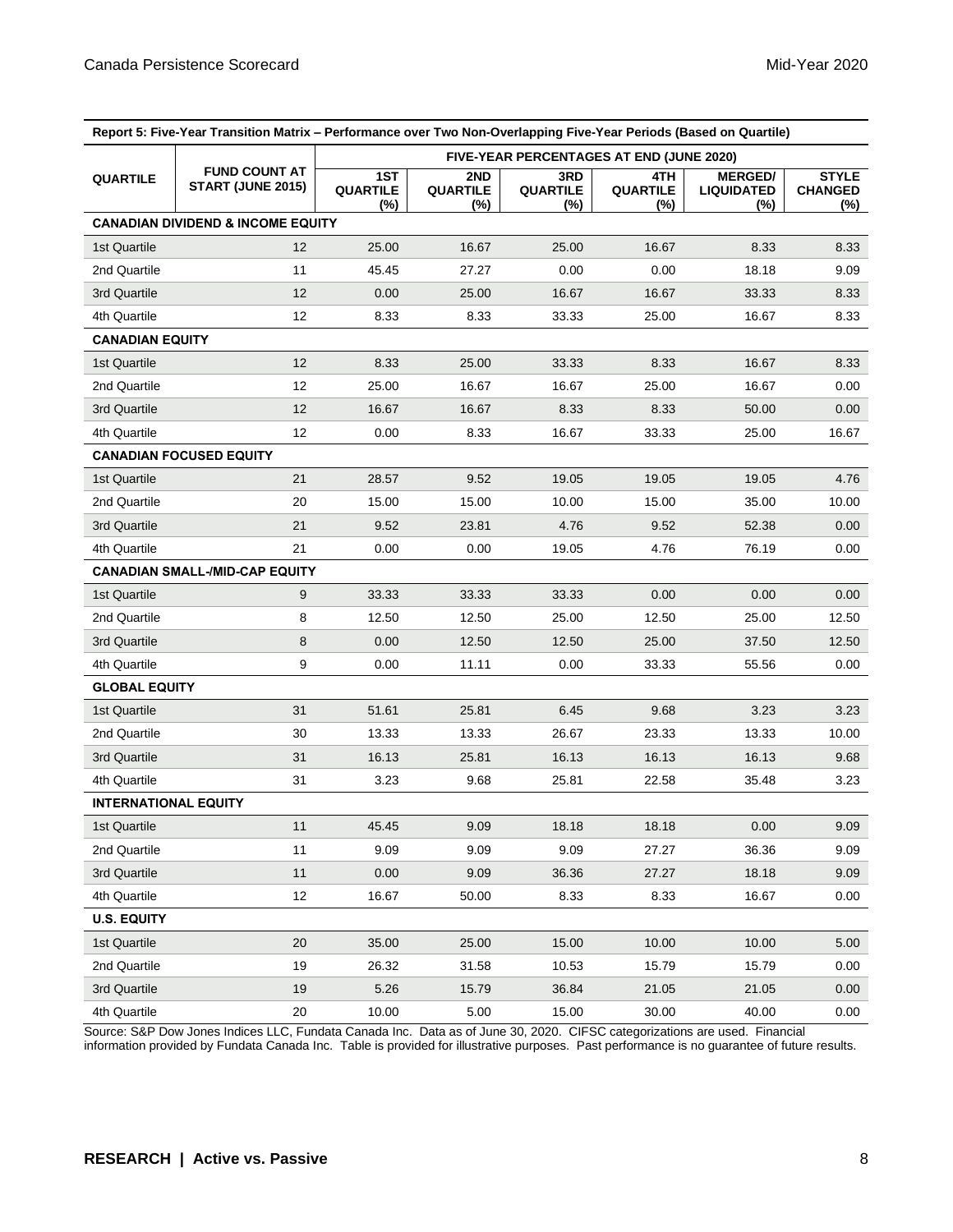| Report 6: Five-Year Transition Matrix – Performance over Two Non-Overlapping Five-Year Periods (Based on Halves) |                                           |                                          |                        |                              |                          |  |  |  |
|------------------------------------------------------------------------------------------------------------------|-------------------------------------------|------------------------------------------|------------------------|------------------------------|--------------------------|--|--|--|
| <b>HALF</b>                                                                                                      | <b>FUND COUNT AT</b><br>START (JUNE 2015) | FIVE-YEAR PERCENTAGES AT END (JUNE 2020) |                        |                              |                          |  |  |  |
|                                                                                                                  |                                           | TOP HALF (%)                             | <b>BOTTOM HALF (%)</b> | <b>MERGED/LIQUIDATED (%)</b> | <b>STYLE CHANGED (%)</b> |  |  |  |
| <b>CANADIAN DIVIDEND &amp; INCOME EQUITY</b>                                                                     |                                           |                                          |                        |                              |                          |  |  |  |
| <b>Top Half</b>                                                                                                  | 23                                        | 56.52                                    | 21.74                  | 13.04                        | 8.70                     |  |  |  |
| <b>Bottom Half</b>                                                                                               | 24                                        | 20.83                                    | 45.83                  | 25.00                        | 8.33                     |  |  |  |
| <b>CANADIAN EQUITY</b>                                                                                           |                                           |                                          |                        |                              |                          |  |  |  |
| <b>Top Half</b>                                                                                                  | 24                                        | 37.50                                    | 41.67                  | 16.67                        | 4.17                     |  |  |  |
| <b>Bottom Half</b>                                                                                               | 24                                        | 20.83                                    | 33.33                  | 37.50                        | 8.33                     |  |  |  |
|                                                                                                                  | <b>CANADIAN FOCUSED EQUITY</b>            |                                          |                        |                              |                          |  |  |  |
| <b>Top Half</b>                                                                                                  | 41                                        | 34.15                                    | 31.71                  | 26.83                        | 7.32                     |  |  |  |
| <b>Bottom Half</b>                                                                                               | 42                                        | 16.67                                    | 19.05                  | 64.29                        | 0.00                     |  |  |  |
|                                                                                                                  | <b>CANADIAN SMALL-/MID-CAP EQUITY</b>     |                                          |                        |                              |                          |  |  |  |
| <b>Top Half</b>                                                                                                  | 17                                        | 47.06                                    | 35.29                  | 11.76                        | 5.88                     |  |  |  |
| <b>Bottom Half</b>                                                                                               | 17                                        | 11.76                                    | 35.29                  | 47.06                        | 5.88                     |  |  |  |
| <b>GLOBAL EQUITY</b>                                                                                             |                                           |                                          |                        |                              |                          |  |  |  |
| <b>Top Half</b>                                                                                                  | 61                                        | 52.46                                    | 32.79                  | 8.20                         | 6.56                     |  |  |  |
| <b>Bottom Half</b>                                                                                               | 62                                        | 27.42                                    | 40.32                  | 25.81                        | 6.45                     |  |  |  |
|                                                                                                                  | <b>INTERNATIONAL EQUITY</b>               |                                          |                        |                              |                          |  |  |  |
| <b>Top Half</b>                                                                                                  | 22                                        | 36.36                                    | 36.36                  | 18.18                        | 9.09                     |  |  |  |
| <b>Bottom Half</b>                                                                                               | 23                                        | 39.13                                    | 39.13                  | 17.39                        | 4.35                     |  |  |  |
| <b>U.S. EQUITY</b>                                                                                               |                                           |                                          |                        |                              |                          |  |  |  |
| <b>Top Half</b>                                                                                                  | 39                                        | 58.97                                    | 25.64                  | 12.82                        | 2.56                     |  |  |  |
| <b>Bottom Half</b>                                                                                               | 39                                        | 17.95                                    | 51.28                  | 30.77                        | 0.00                     |  |  |  |

**Report 6: Five-Year Transition Matrix – Performance over Two Non-Overlapping Five-Year Periods (Based on Halves)**

Source: S&P Dow Jones Indices LLC, Fundata Canada Inc. Data as of June 30, 2020. CIFSC categorizations are used. Financial information provided by Fundata Canada Inc. Table is provided for illustrative purposes. Past performance is no guarantee of future results.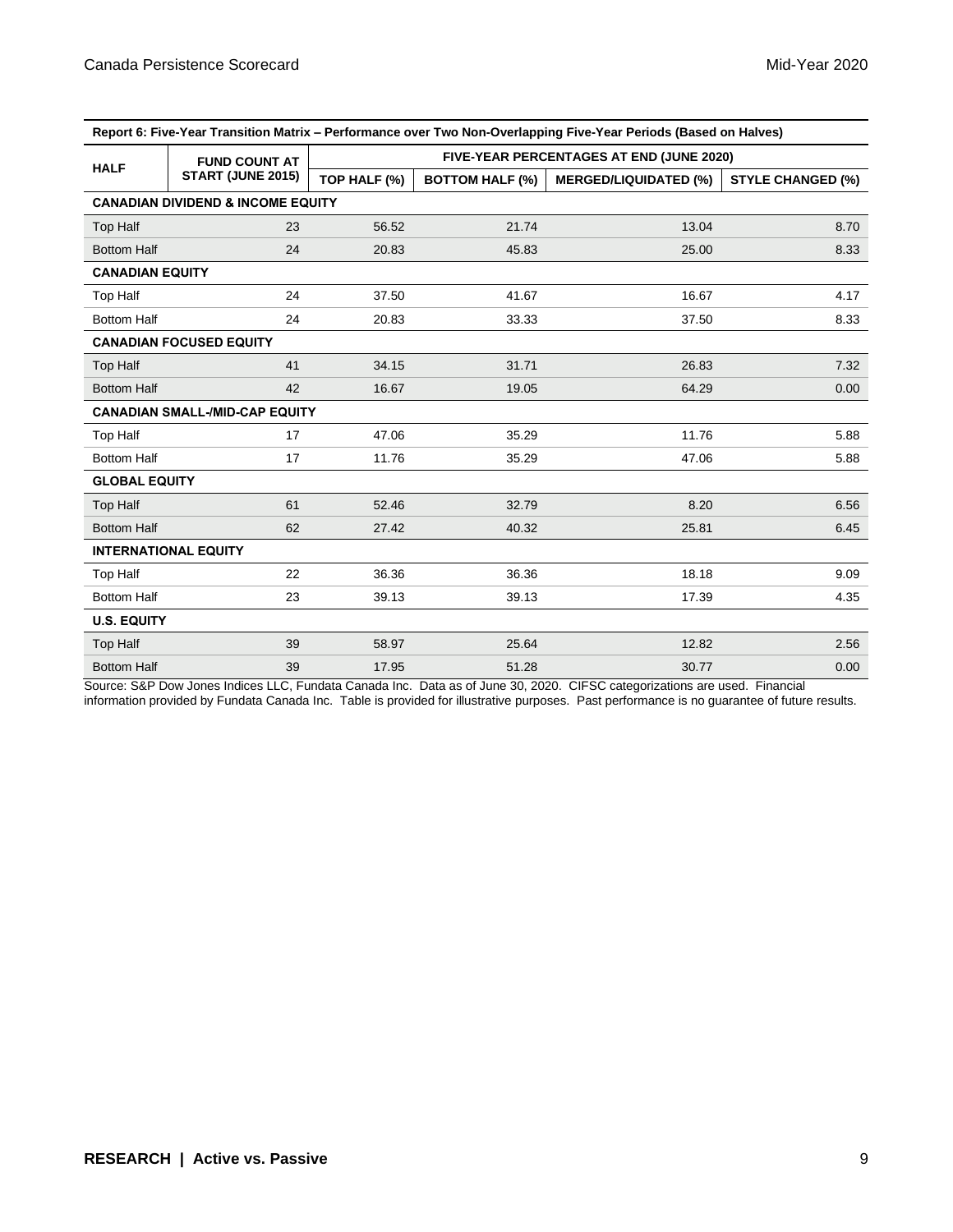| S&P DJI RESEARCH CONTRIBUTORS       |                                                      |                                  |  |  |  |  |
|-------------------------------------|------------------------------------------------------|----------------------------------|--|--|--|--|
| Sunjiv Mainie, CFA, CQF             | Global Head                                          | sunjiv.mainie@spglobal.com       |  |  |  |  |
| Jake Vukelic                        | <b>Business Manager</b><br>jake.vukelic@spglobal.com |                                  |  |  |  |  |
| <b>GLOBAL RESEARCH &amp; DESIGN</b> |                                                      |                                  |  |  |  |  |
| <b>AMERICAS</b>                     |                                                      |                                  |  |  |  |  |
| Gaurav Sinha                        | Americas Head                                        | gaurav.sinha@spglobal.com        |  |  |  |  |
| Laura Assis                         | Analyst                                              | laura.assis@spglobal.com         |  |  |  |  |
| Cristopher Anguiano, FRM            | Analyst                                              | cristopher.anguiano@spglobal.com |  |  |  |  |
| Nazerke Bakytzhan, PhD              | Senior Analyst                                       | nazerke.bakytzhan@spglobal.com   |  |  |  |  |
| Smita Chirputkar                    | <b>Director</b>                                      | smita.chirputkar@spglobal.com    |  |  |  |  |
| Rachel Du                           | <b>Senior Analyst</b>                                | rachel.du@spglobal.com           |  |  |  |  |
| Bill Hao                            | Director                                             | wenli.hao@spglobal.com           |  |  |  |  |
| Qing Li                             | Director                                             | ging.li@spglobal.com             |  |  |  |  |
| Berlinda Liu, CFA                   | <b>Director</b>                                      | berlinda.liu@spglobal.com        |  |  |  |  |
| Lalit Ponnala, PhD                  | <b>Director</b>                                      | lalit.ponnala@spglobal.com       |  |  |  |  |
| Maria Sanchez, CIPM                 | Associate Director                                   | maria.sanchez@spglobal.com       |  |  |  |  |
| Hong Xie, CFA                       | <b>Senior Director</b>                               | hong.xie@spglobal.com            |  |  |  |  |
| <b>APAC</b>                         |                                                      |                                  |  |  |  |  |
| Priscilla Luk                       | <b>APAC Head</b>                                     | priscilla.luk@spglobal.com       |  |  |  |  |
| Arpit Gupta                         | Senior Analyst                                       | arpit.gupta1@spglobal.com        |  |  |  |  |
| Akash Jain                          | Associate Director                                   | akash.jain@spglobal.com          |  |  |  |  |
| Anurag Kumar                        | <b>Senior Analyst</b>                                | anurag.kumar@spglobal.com        |  |  |  |  |
| Xiaoya Qu                           | Senior Analyst                                       | xiaoya.qu@spglobal.com           |  |  |  |  |
| Yan Sun                             | Senior Analyst                                       | yan.sun@spglobal.com             |  |  |  |  |
| Tim Wang                            | Senior Analyst                                       | tim.wang@spglobal.com            |  |  |  |  |
| Liyu Zeng, CFA                      | Director                                             | liyu.zeng@spglobal.com           |  |  |  |  |
| <b>EMEA</b>                         |                                                      |                                  |  |  |  |  |
| Andrew Innes                        | <b>EMEA Head</b>                                     | andrew.innes@spglobal.com        |  |  |  |  |
| Alberto Allegrucci, PhD             | Senior Analyst                                       | alberto.allegrucci@spglobal.com  |  |  |  |  |
| Leonardo Cabrer, PhD                | Associate Director                                   | leonardo.cabrer@spglobal.com     |  |  |  |  |
| Andrew Cairns, CFA                  | <b>Associate Director</b>                            | andrew.cairns@spglobal.com       |  |  |  |  |
| Rui Li, ACA                         | Senior Analyst                                       | rui.li@spglobal.com              |  |  |  |  |
| Jingwen Shi, PhD                    | Senior Analyst                                       | jingwen.shi@spglobal.com         |  |  |  |  |
| <b>INDEX INVESTMENT STRATEGY</b>    |                                                      |                                  |  |  |  |  |
| Craig J. Lazzara, CFA               | Global Head                                          | craig.lazzara@spglobal.com       |  |  |  |  |
| Chris Bennett, CFA                  | Director                                             | chris.bennett@spglobal.com       |  |  |  |  |
| Fei Mei Chan                        | Director                                             | feimei.chan@spglobal.com         |  |  |  |  |
| Tim Edwards, PhD                    | <b>Managing Director</b>                             | tim.edwards@spglobal.com         |  |  |  |  |
| Anu R. Ganti, CFA                   | <b>Senior Director</b>                               | anu.ganti@spglobal.com           |  |  |  |  |
| Sherifa Issifu                      | Associate                                            | sherifa.issifu@spglobal.com      |  |  |  |  |